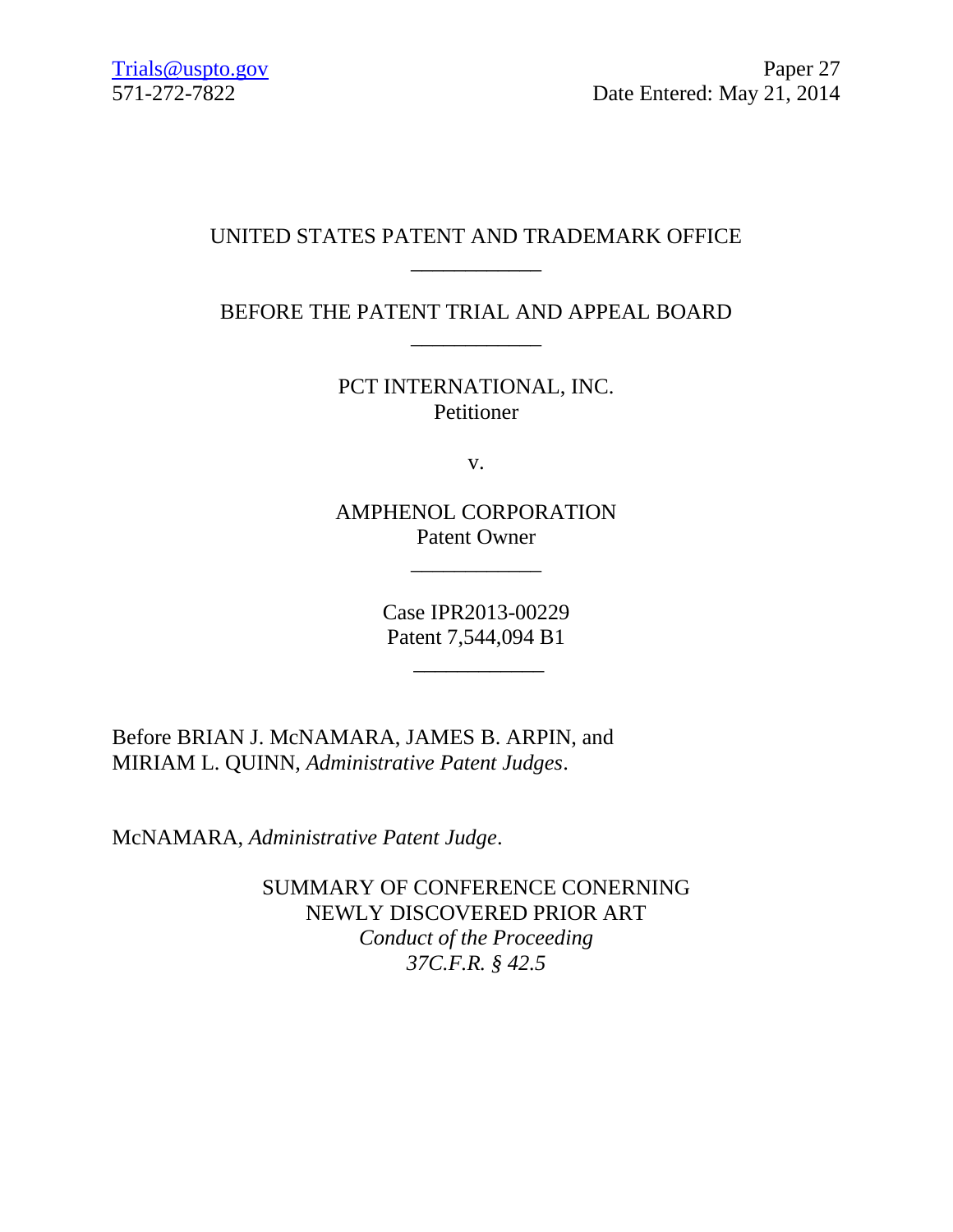## Case IPR2013-00229 Patent 7,544,094 B1

A teleconference was held on May 19, 2014, concerning newly discovered prior art to U.S. Patent No. 7,544,094 B1, which is the subject of this proceeding. Miles Finn represented Petitioner, and Charles Wolfe Jr. represented Patent Owner. Judges McNamara, Arpin, and Quinn participated in the conference.

During the conference, Patent Owner advised us it recently had become aware of additional prior art, through an action in a corresponding European patent application. Patent Owner further stated that it had disclosed this additional prior art to Petitioner. Noting that there is no procedure in an *inter partes* review for submitting an information disclosure statement, Patent Owner inquired if any further action was required to comply with its duty of candor and good faith under 37 C.F.R. § 42.11.

Briefing in this proceeding is complete, and an oral hearing is scheduled for June 17, 2014. Neither party sought authorization to file a motion under 37 C.F.R. § 42.123(c) requesting that the newly discovered prior art be considered as supplemental information. The newly-discovered prior art is not relevant to a claim for which the trial has been instituted. At this stage of the proceeding, neither party would have an opportunity to address the newly-discovered prior art. In view of these circumstances, there is no basis to conclude that consideration of the supplemental information in this proceeding would be practical or would be in the interests-of-justice. 37 C.F.R. § 42.123(c). Therefore, we advised the parties that we do not authorize submission of the newly-discovered prior art as supplemental information in this proceeding.

Our decision in this matter does not relieve the parties of any other obligations that they may have under the duty of candor to the Office concerning the newly-discovered prior art.

2